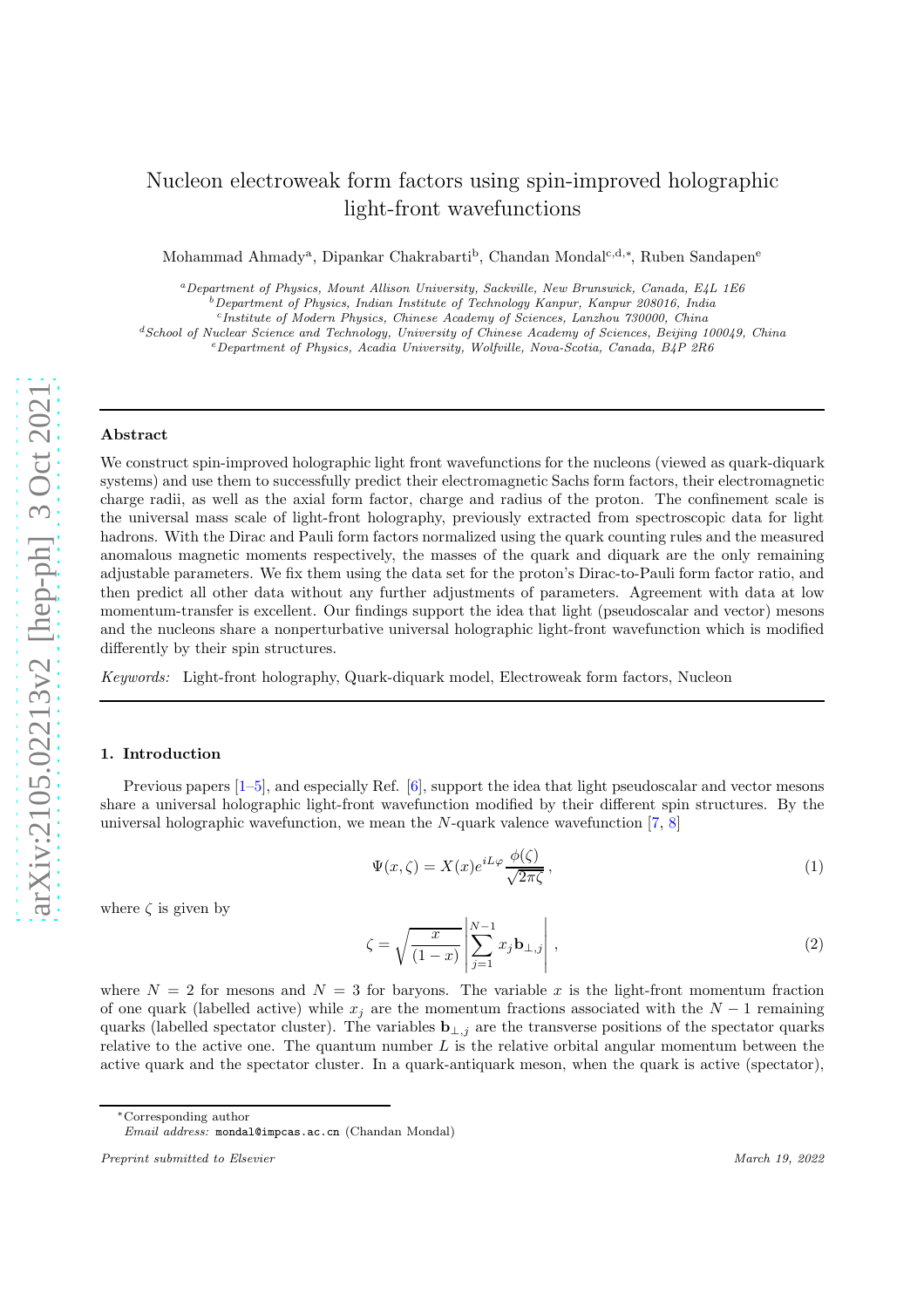<span id="page-1-0"></span>the antiquark is spectator (active). Therefore,  $\zeta = \sqrt{x}\bar{x}b_{\perp}$ , where  $\bar{x} \equiv (1-x)$  and  $b_{\perp}$  is the transverse separation between the quark and the antiquark. Eq. [\(1\)](#page-0-0) also describes a baryon in which the spectator quarks constitute a diquark cluster. In this case, when any one quark is active, it carries momentum fraction x, and the remaining two form a spectator diquark cluster which carries momentum fraction  $\bar{x}$ .

The factorized form of Eq. [\(1\)](#page-0-0) is realized in the conformal limit of light-front QCD, i.e. when quantum loops and quark masses are neglected. In this limit, the transverse mode,  $\phi(\zeta)$ , satisfies the light-front holographic Schrödinger Equation [\[9\]](#page-12-0)

$$
\left(-\frac{d^2}{d\zeta^2} - \frac{4L^2 - 1}{4\zeta^2} + U(\zeta, J)\right)\phi_J(\zeta) = M^2 \phi_J(\zeta),\tag{3}
$$

where J is the meson's spin. Note that Eqs.  $(1)$  and  $(3)$  do not carry any information on the spins of the quarks. In light-front holographic QCD, this is a consequence of the underlying assumption that the quark helicity wavefunction decouples from the confinement dynamics. Eq. (3) is said to be holographic since it maps onto the equation of motion for bosonic modes,  $\Phi_J(x, z) = \Phi_J(z)e^{iP \cdot x}$ , propagating in a AdS<sub>5</sub> spacetime modified by a dilaton field,  $\varphi(z)$ , according to the dictionary:

$$
\zeta = z, \n\Phi_J(z) = (R/z)^{J-3/2} e^{-\varphi(z)/2} \phi_J(\zeta), \n(m_5 R)^2 = -(2-J)^2 + L^2,
$$
\n(4)

where z, R and  $m_5$  are the fifth dimension, radius of curvature and mass parameter in AdS<sub>5</sub> spacetime. The confinement potential in physical spacetime is then fixed by the form of the dilaton field in AdS5:

$$
U(\zeta, J) = \frac{1}{2}\varphi''(z) + \frac{1}{4}\varphi'(z)^2 + \left(\frac{2J - 3}{2z}\right)\varphi'(z).
$$
 (5)

The holographic mapping does not fix  $\varphi(z)$  but the underlying conformal symmetry requires it to be quadratic:  $\varphi(z) = \kappa^2 z^2$  [\[10\]](#page-12-0). The confining potential in Eq. (3) is then given by

$$
U(\zeta, J) = \kappa^4 \zeta^2 + 2\kappa^2 (J - 1) \,. \tag{6}
$$

We refer to the emerging mass scale,  $\kappa$ , which simultaneously sets the strength of the dilaton field in AdS<sub>5</sub> and the confinement scale in physical spacetime, as the light-front holographic mass scale. Solving Eq. (3) with the potential, Eq.  $(6)$ , yields

$$
\phi_{nL}(\zeta) = \kappa^{1+L} \sqrt{\frac{2n!}{(n+L)!}} \zeta^{1/2+L} \exp\left(\frac{-\kappa^2 \zeta^2}{2}\right) L_n^L(\kappa^2 \zeta^2),\tag{7}
$$

so that, for  $n = J = L = 0$  states, Eq. [\(1\)](#page-0-0) becomes

$$
\Psi(x,\zeta) = \frac{\kappa}{\sqrt{\pi}} X(x) \exp\left(-\frac{\kappa^2 \zeta^2}{2}\right) . \tag{8}
$$

The longitudinal wavefunction,  $X(x)$ , can be found by mapping the space-like EM form factor in physical spacetime onto the EM form factor in AdS5. The latter is computed using the free EM current propagator i.e. the equation of motion for the EM field in pure (without a dilaton field)  $AdS_5$ . In physical spacetime, the EM form factor is given by the Drell-Yan-West formula [\[11,](#page-12-0) [12\]](#page-12-0):

$$
F_{\rm DYW}(Q^2) = 2\pi \int_0^1 \frac{dx}{x\bar{x}} \int \zeta d\zeta J_0 \left(\zeta Q \sqrt{\frac{\bar{x}}{x}}\right) |\Psi(x,\zeta)|^2 ,\qquad (9)
$$

while, in  $AdS<sub>5</sub>$ , it is given by

$$
F_{\rm AdS}(Q^2) = R^3 \int_0^1 dx \int \frac{dz}{z^3} J_0\left(zQ\sqrt{\frac{\bar{x}}{x}}\right) |\Phi(z)|^2.
$$
 (10)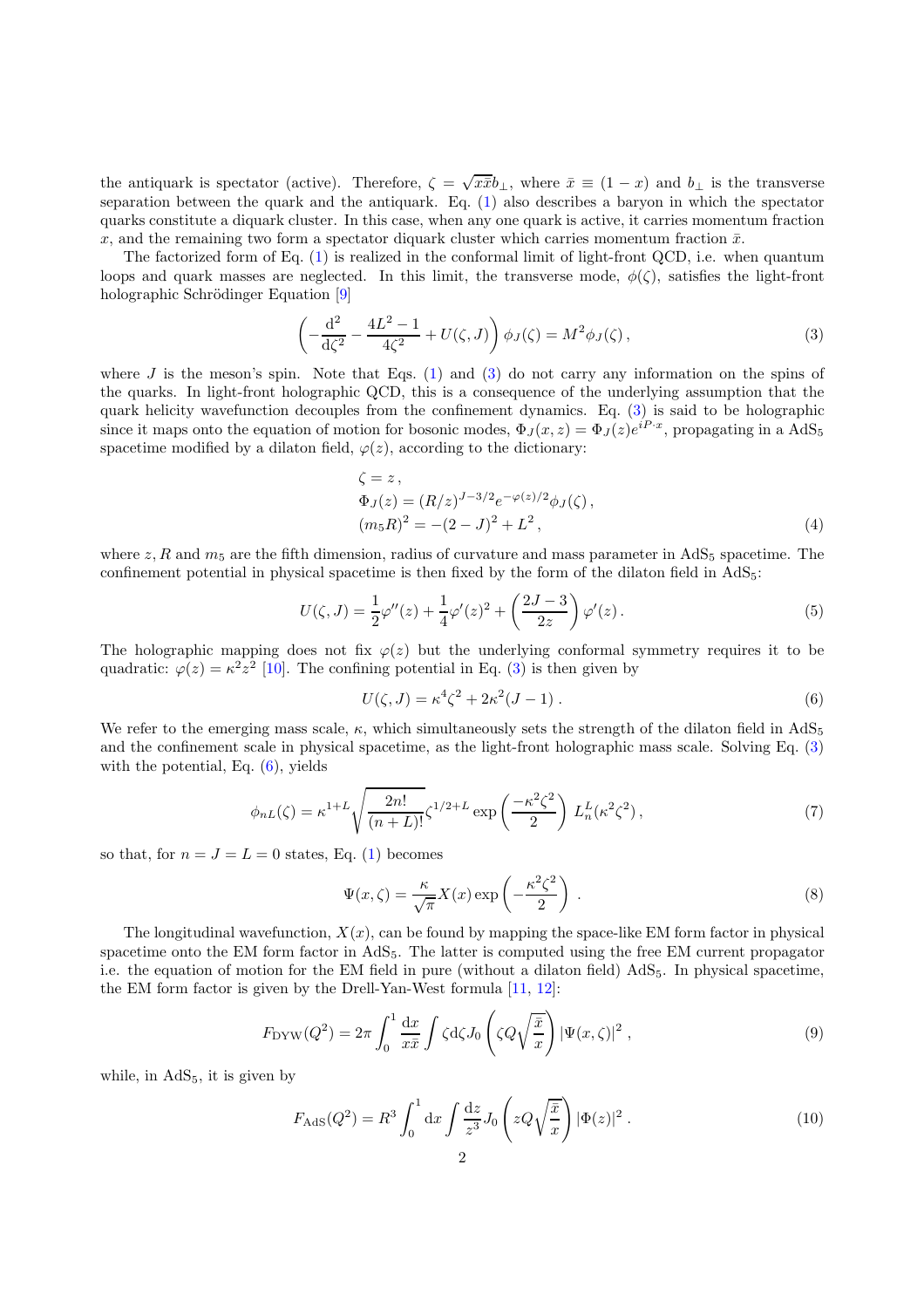<span id="page-2-0"></span>The holographic mapping of Eq. [\(9\)](#page-1-0) onto Eq. [\(10\)](#page-1-0) requires that  $X(x) = \sqrt{x\overline{x}}$ , so that

$$
\Psi(x,\zeta) = \frac{\kappa}{\sqrt{\pi}} \sqrt{x\bar{x}} \exp\left(-\frac{\kappa^2 \zeta^2}{2}\right) . \tag{11}
$$

After accounting for light quark masses using the Brodsky-de Téramond prescription  $[13]$ , Eq. (11) becomes

$$
\Psi(x,\zeta) \propto \sqrt{x\bar{x}} \exp\left(-\frac{\kappa^2 \zeta^2}{2}\right) \exp\left(-\frac{\bar{x}m_1^2 + xm_2^2}{2\kappa^2 x \bar{x}}\right) ,\qquad (12)
$$

where  $m_1$  is the quark mass. In a meson,  $m_2$  is the antiquark mass and, in a baryon, it is the diquark mass.

Alternatively, the  $AdS_5$  EM form factor can be computed using a dressed EM current propagator, i.e. the equation of motion for an EM field in a dilation-modified AdS5. In this case, the EM form factor admits a twist expansion, and to leading twist accuracy, is given by [\[9\]](#page-12-0)

$$
F_{\rm AdS}(Q^2) = \int \mathrm{d}x x^{Q^2/4\kappa^2} \,. \tag{13}
$$

We can recover Eq.  $(13)$  in physical spacetime by using the wavefunction,

$$
\Psi(x,\zeta) = \frac{\kappa \bar{x}}{\sqrt{\pi} \ln(1/x)} \exp\left(-\frac{\kappa^2 \zeta^2 \bar{x}}{2x \ln(1/x)}\right)
$$
(14)

in the Drell-Yan-West formula, Eq. [\(9\)](#page-1-0).

Unlike Eq. (11), Eq. (14) is not symmetric under the transformation  $x \leftrightarrow 1-x$ , and can be thought as an effective wavefunction, in contradistinction with Eq.  $(11)$  which is a true valence wavefunction. In this paper, we shall use Eq.  $(11)$  and not Eq.  $(14)$ . It is thus clear that we are not assuming any contributions from higher Fock sectors. This distinguishes our paper from previous work [\[14–16\]](#page-12-0) which use Eq. (14).

Eq. [\(7\)](#page-1-0) implies that states with the same  $(n, L)$  quantum numbers share the same holographic wavefunction, regardless of the value of J. For instance, the pion  $(J = 0)$  and the  $\rho$   $(J = 1)$  meson, have identical holographic wavefunctions and thus identical decay constants [\[6](#page-12-0)]. This is a direct consequence of the decoupling of the quark helicity from the confinement dynamics in light-front holography. To overcome this shortcoming, we account for the helicities of quarks in a dynamical way, i.e. by multiplying the universal holographic wavefunction by a momentum-dependent helicity wavefunction, so that

$$
\Psi_{h_1h_2}(x,\mathbf{k}) = S_{h_1h_2}(x,\mathbf{k}) \times \Psi(x,k_{\perp}), \qquad (15)
$$

where  $\mathbf{k} = k_{\perp} e^{i\theta_{k_{\perp}}}$  is conjugate to b, and  $\Psi(x, k_{\perp})$  is the two-dimensional Fourier transform of Eq. (12). The indices  $h_{1,2}$  denote the helicities of  $q_{1,2}$  (recall that for mesons,  $q_1 \equiv q$ ,  $q_2 \equiv \bar{q}$  while for baryons,  $q_1 \equiv q, q_2 \equiv [qq]$ ). We assume that  $S_{h_1h_2}(x, \mathbf{k})$  follows from the point-like coupling of the hadron with the partons, while all bound states effects are captured by the holographic wavefunction  $\Psi(x, k_{\perp})$ . For vector mesons, we thus have  $[1, 2]$  $[1, 2]$  $[1, 2]$ 

$$
S_{h_q h_{\bar{q}}}^{V(\lambda)}(x, \mathbf{k}) \propto \frac{\bar{v}_{h_{\bar{q}}}((1-x)P^+, -\mathbf{k})}{\sqrt{\bar{x}}} [\epsilon_V^{\lambda} \cdot \gamma] \frac{u_{h_q}(xP^+, \mathbf{k})}{\sqrt{x}}, \qquad (16)
$$

where  $\epsilon_V^{\lambda}$  are the polarization 4-vectors for the vector meson, while for pseudoscalar mesons,

$$
S_{h_q h_{\bar{q}}}^P(x, \mathbf{k}) \propto \frac{\bar{v}_{h_{\bar{q}}}(\bar{x}P^+, -\mathbf{k})}{\sqrt{\bar{x}}} [\gamma^5] \frac{u_{h_q}(xP^+, \mathbf{k})}{\sqrt{x}} . \tag{17}
$$

Indeed, it was recently shown in Ref. [\[6](#page-12-0)], that Eqs. (16) and (17), together with the universal holographic wavefunction, Eq. (12), lead to successful predictions for the vector-to-pseudoscalar meson radiative form factors.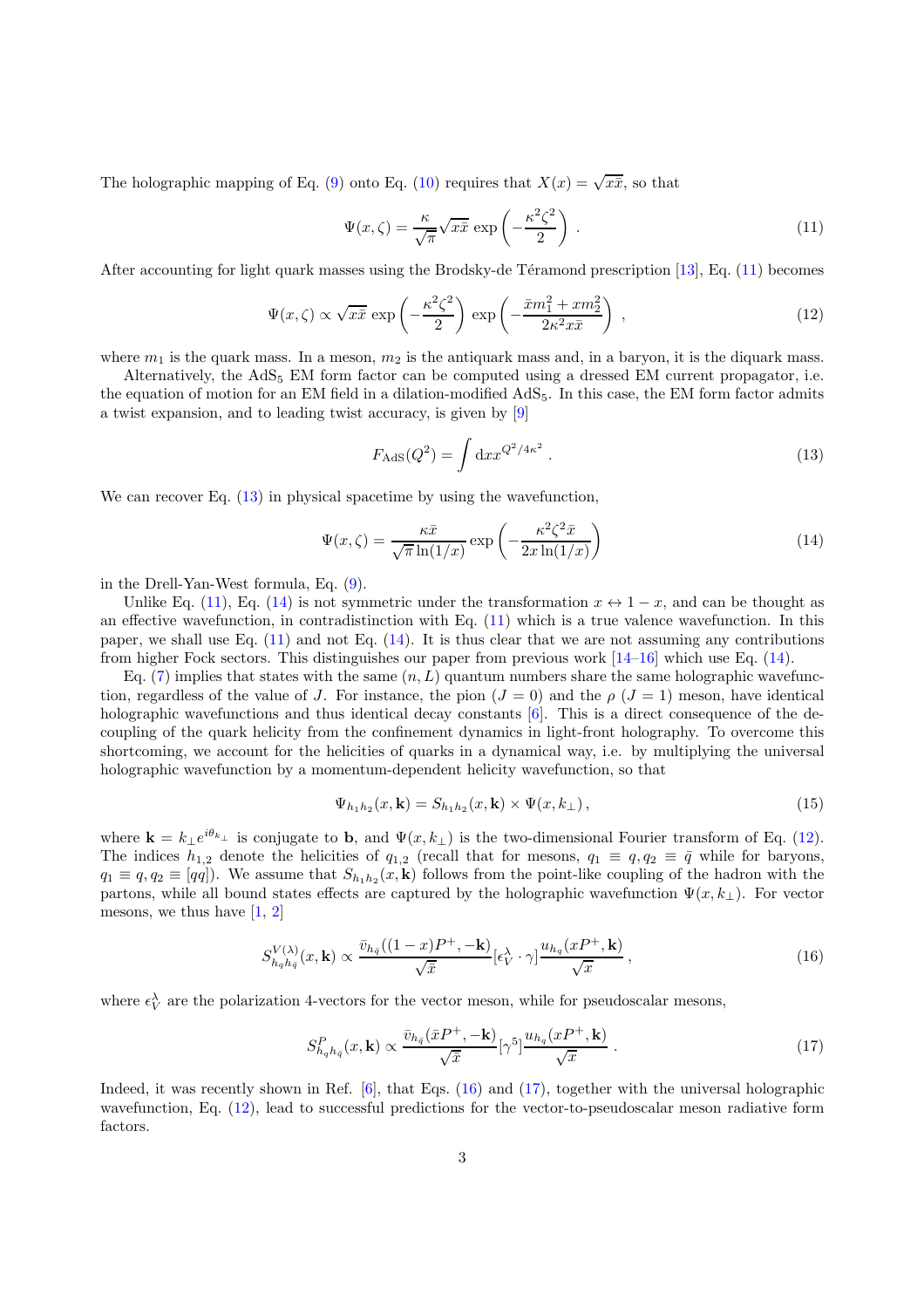In this paper, we extend this idea to the nucleons. Keeping in mind that Eq. [\(3\)](#page-1-0) is also true for a quarkdiquark bound state, we assume that the spin structure follows from the point-like coupling of a nucleon to a quark and a diquark. Now, the spin of the diquark can be  $S_D = 0$  or  $S_D = 1$ , so that we have two possible spin structures. With a scalar  $(S_D = 0)$  diquark, we choose

$$
S_{h_N h_q}^N(x, \mathbf{k}) \propto \frac{\bar{u}_{h_q}(x P^+, \mathbf{k})}{\sqrt{x}} [1] \frac{u_{h_N}(P^+, \mathbf{0})}{\sqrt{1}} \tag{18}
$$

analogous to the spin structure, Eq. [\(17\)](#page-2-0), for the pseudoscalar mesons. For an axial-vector diquark  $(S_D = 1)$ , we assume

$$
S_{h_N h_q}^{N(\lambda)}(x, \mathbf{k}) \propto \frac{\bar{u}_{h_q}(x P^+, \mathbf{k})}{\sqrt{x}} [(\epsilon_D^{\lambda} \cdot \gamma) \gamma^5] \frac{u_{h_N}(P^+, \mathbf{0})}{\sqrt{1}} \tag{19}
$$

analogous to the spin structure, Eq.  $(16)$ , for a vector meson. In Eq.  $(19)$ , the diquark polarization vectors read

$$
\epsilon_D^0 = \left( \frac{(1-x)P^+}{M_D}, -\frac{M_D}{\bar{x}P^+}, 0_\perp \right), \tag{20}
$$

$$
\epsilon_D^{\pm} = \frac{1}{\sqrt{2}} (0, 0, \mp 1, -i) \,, \tag{21}
$$

where  $M_D$  is the diquark mass. Note that the spin structures, given by Eqs. (18) and (19), were proposed in Ref. [\[17\]](#page-12-0) (for scalar diquarks only) and in Ref. [\[18](#page-12-0)] (for both scalar and axial-vector diquarks) with the assumption of a heavy diquark, i.e.  $M_D = M_N$  and  $1 - x \approx 1$ . Here, we do not make this approximation, but we do recover the results of Ref. [\[18](#page-12-0)] when doing so.

In light-front holographic QCD, the EM form factors are directly computed using a dressed EM current in AdS<sub>5</sub> [\[19–21\]](#page-12-0). The alternative approach, which we follow here, is to compute the form factors in physical spacetime using the DYW formula, Eq. [\(9\)](#page-1-0), with a wavefunction which is itself obtained from light-front holography. The virtue of this approach is that, once the physical spacetime nucleon holographic wavefunction is known, other QCD distributions like the Transverse Momentum Dependent Parton Distributions (TMDs) and Generalized Parton Distributions (GPDs), etc., can be predicted. On the other hand, the computation of the EM form factor is then restricted to the space-like region. This approach is taken in [\[14–16](#page-12-0), [22\]](#page-12-0) using the spin wavefunctions of Ref. [\[18\]](#page-12-0) together with the effective holographic wavefunction, Eq.  $(14)$ , or models inspired by Eq.  $(14)$ . Refs.  $[15, 16, 22]$  $[15, 16, 22]$  $[15, 16, 22]$  $[15, 16, 22]$  consider only a scalar diquark while Ref.  $[14]$ considers both a scalar and axial-vector diquark. The number of adjustable parameters in Refs. [\[14](#page-12-0), [16](#page-12-0), [22](#page-12-0)] is typically large  $(>10)$ .

We shall use Eq. (18) and (19), together with the universal holographic wavefunction, Eq. [\(12\)](#page-2-0), to predict the form factors of the nucleons. Our goal in this paper is two-fold. First, we improve upon existing calculations using holographic light-front wavefunctions [\[14,](#page-12-0) [15](#page-12-0), [22\]](#page-12-0) by using much fewer free parameters: our only adjustable parameters are the quark and diquark masses. Once fixed, using a judiciously chosen data set, our remaining predictions do not contain any adjustable parameters. We also predict the charge and magnetic radii of the nucleons, as well as the axial charge of the proton. Second, this paper, together with previous work  $[1-6]$ , demonstrates that nucleons (quark-diquark) and mesons (quark-antiquark) share the same universal two-parton holographic wavefunction.

Note that the nucleon EM form factors can be calculated in model-independent ways e.g., in effective field theories [\[23](#page-12-0)] and lattice QCD [\[24](#page-12-0)] and it is not our goal here to compare or compete with these calculations.

## 2. Spin-improved holographic wavefunctions for the nucleons

Using light-front field theory [\[25\]](#page-12-0), we start by deriving explicit expressions for the spin-improved holographic wavefunctions of the nucleons using Eq.  $(15)$ , together with the spin structures given by Eq.  $(18)$ and Eq. (19). Our notation for the resulting wavefunction is:  $\Psi_{h_q,h_D}^{h_N[D]}$  where  $D = \{S, A\}$  denotes a scalar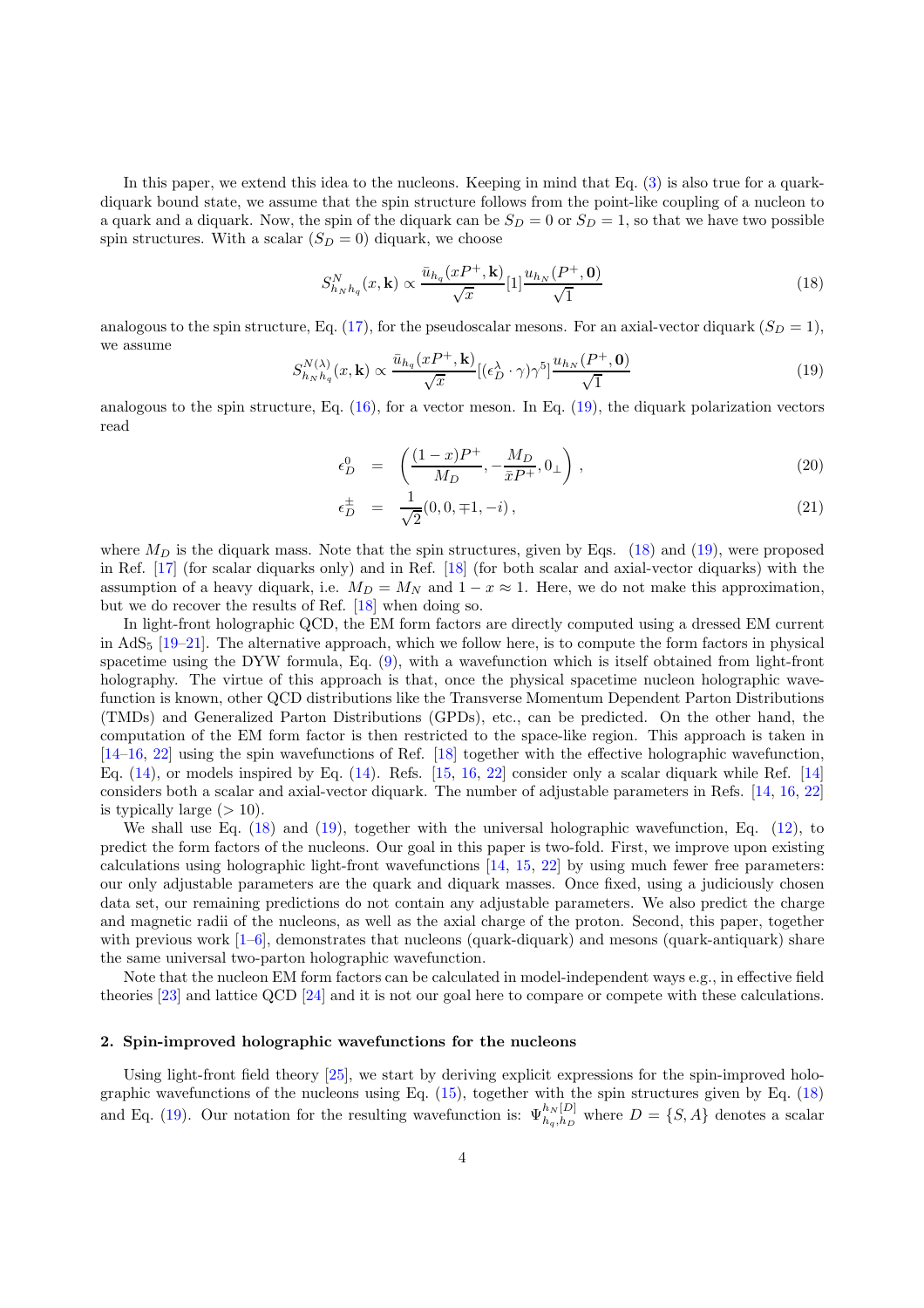<span id="page-4-0"></span>or axial-vector diquark, while  $h_N = \{\uparrow, \downarrow\}, h_q = \{+1/2, -1/2\}$  and  $h_D = \{0, \pm 1\}$  are the helicities of the nucleon, quark and diquark respectively.

For a scalar diquark, we obtain

$$
\Psi_{\frac{1}{2},0}^{\uparrow [S]}(x, \mathbf{k}) = \left(M_N + \frac{m_q}{x}\right) \Psi(x, k_{\perp}),
$$
\n
$$
\Psi_{-\frac{1}{2},0}^{\uparrow [S]}(x, \mathbf{k}) = -\left(\frac{k_{\perp}e^{i\theta_{k_{\perp}}}}{x}\right) \Psi(x, k_{\perp}),
$$
\n
$$
\Psi_{\frac{1}{2},0}^{\downarrow [S]}(x, \mathbf{k}) = \left(\frac{k_{\perp}e^{-i\theta_{k_{\perp}}}}{x}\right) \Psi(x, k_{\perp}),
$$
\n
$$
\Psi_{-\frac{1}{2},0}^{\downarrow [S]}(x, \mathbf{k}) = \left(M_N + \frac{m_q}{x}\right) \Psi(x, k_{\perp}),
$$
\n(22)

where  $M_N$  is the nucleon mass and  $m_q$  is the mass of the quark. For an axial-vector diquark, we find

$$
\Psi_{\frac{1}{2},0}^{\uparrow [A]}(x, \mathbf{k}) = -\left(\frac{M_N m_q \bar{x}}{M_D} + \frac{M_D}{\bar{x}}\right) \Psi(x, k_{\perp}),
$$
\n
$$
\Psi_{-\frac{1}{2},0}^{\uparrow [A]}(x, \mathbf{k}) = \left(\frac{k_{\perp} e^{i\theta_{k_{\perp}}} \bar{x} M_N}{x M_D}\right) \Psi(x, k_{\perp}),
$$
\n
$$
\Psi_{\frac{1}{2},1}^{\uparrow [A]}(x, \mathbf{k}) = \left(\frac{k_{\perp} e^{-i\theta_{k_{\perp}}}}{x}\right) \Psi(x, k_{\perp}),
$$
\n
$$
\Psi_{-\frac{1}{2},1}^{\uparrow [A]}(x, \mathbf{k}) = \left(M_N + \frac{m_q}{x}\right) \Psi(x, k_{\perp}),
$$
\n
$$
\Psi_{\frac{1}{2},-1}^{\uparrow [A]}(x, \mathbf{k}) = 0,
$$
\n
$$
\Psi_{-\frac{1}{2},-1}^{\uparrow [A]}(x, \mathbf{k}) = 0,
$$
\n(23)

for a spin-up nucleon, and

$$
\Psi_{\frac{1}{2},0}^{\downarrow [A]}(x, \mathbf{k}) = \left(\frac{k_{\perp}e^{-i\theta_{k_{\perp}}}}{x} \frac{(\bar{x})M_{N}}{M_{D}}\right) \Psi(x, k_{\perp}),
$$
\n
$$
\Psi_{-\frac{1}{2},0}^{\downarrow [A]}(x, \mathbf{k}) = \left(\frac{M_{N}m_{q}}{M_{D}} \frac{\bar{x}}{x} + \frac{M_{D}}{\bar{x}}\right) \Psi(x, k_{\perp}),
$$
\n
$$
\Psi_{\frac{1}{2},1}^{\downarrow [A]}(x, \mathbf{k}) = 0,
$$
\n
$$
\Psi_{-\frac{1}{2},1}^{\downarrow [A]}(x, \mathbf{k}) = 0,
$$
\n
$$
\Psi_{\frac{1}{2},-1}^{\downarrow [A]}(x, \mathbf{k}) = -\left(M_{N} + \frac{m_{q}}{x}\right) \Psi(x, k_{\perp}),
$$
\n
$$
\Psi_{-\frac{1}{2},-1}^{\downarrow [A]}(x, \mathbf{k}) = \left(\frac{k_{\perp}e^{i\theta_{k_{\perp}}}}{x}\right) \Psi(x, k_{\perp}),
$$
\n(24)

for a spin-down nucleon.

Using these wavefunctions, the nucleon state can be expanded on a quark-diquark basis. For example,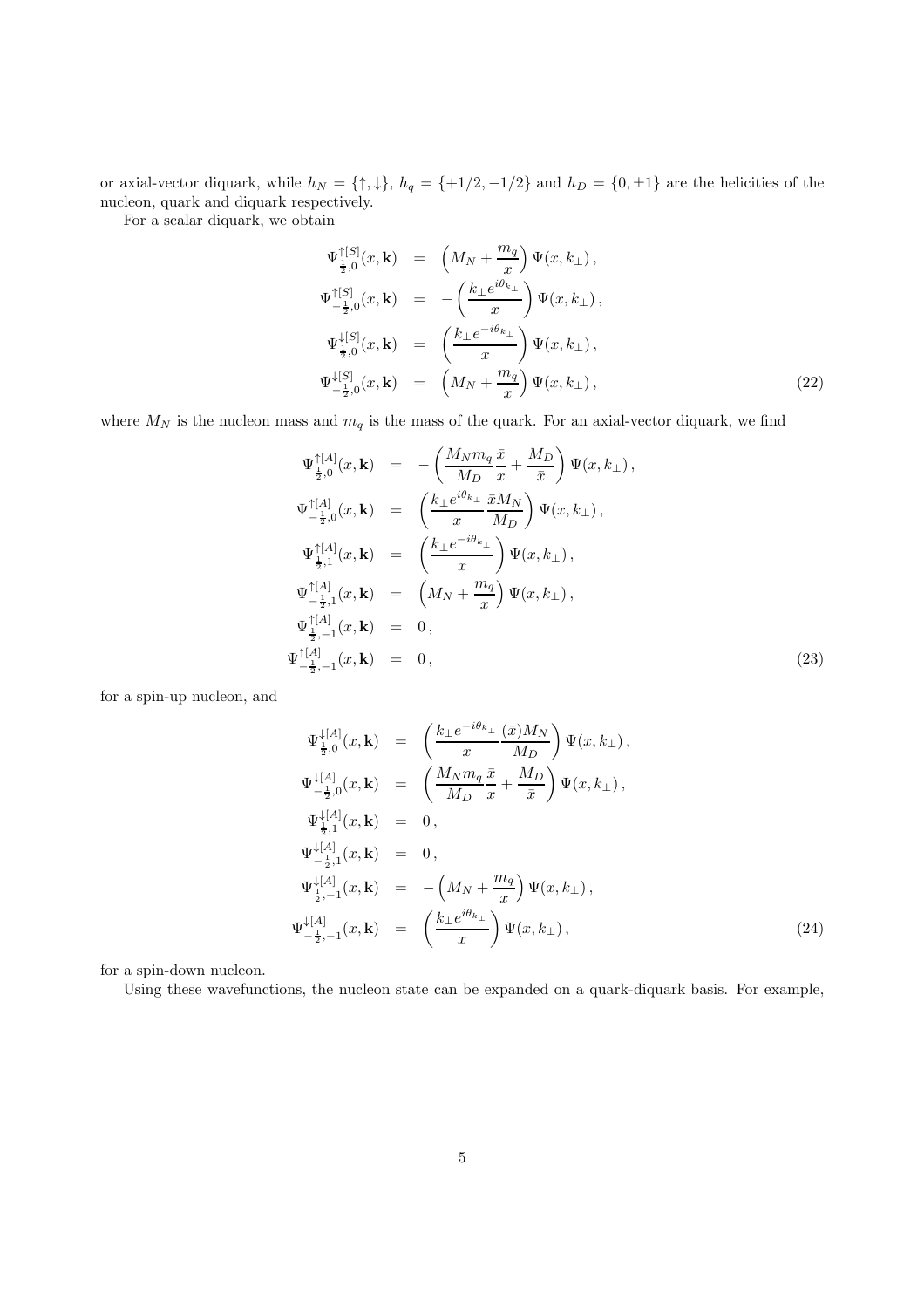<span id="page-5-0"></span>for a spin-up proton state, we have

$$
| P \uparrow \rangle = \int \frac{dxd^{2} \mathbf{k}}{16\pi^{3}\sqrt{x\bar{x}}} \left[ \Psi_{\frac{1}{2},0}^{ \uparrow [S]}(x, \mathbf{k}) | [ud]_{S}u^{\uparrow} \rangle + \Psi_{-\frac{1}{2},0}^{ \uparrow [S]}(x, \mathbf{k}) | [ud]_{S}u^{\downarrow} \rangle + \Psi_{\frac{1}{2},0}^{ \uparrow [A]}(x, \mathbf{k}) \left( \frac{1}{3} | [ud]_{A}^{0}u^{\uparrow} \rangle - \frac{\sqrt{2}}{3} | [uu]_{A}^{0}d^{\uparrow} \rangle \right) + \Psi_{-\frac{1}{2},0}^{ \uparrow [A]}(x, \mathbf{k}) \left( -\frac{1}{3} | [ud]_{A}^{0}u^{\downarrow} \rangle + \frac{\sqrt{2}}{3} | [uu]_{A}^{0}d^{\downarrow} \rangle \right) + \Psi_{\frac{1}{2},-1}^{ \uparrow [A]}(x, \mathbf{k}) \left( \frac{\sqrt{2}}{3} | [ud]_{A}^{-1}u^{\uparrow} \rangle - \frac{2}{3} | [uu]_{A}^{-1}d^{\uparrow} \rangle \right) + \Psi_{-\frac{1}{2},1}^{ \uparrow [A]}(x, \mathbf{k}) \left( -\frac{\sqrt{2}}{3} | [ud]_{A}^{1}u^{\downarrow} \rangle + \frac{2}{3} | [uu]_{A}^{1}d^{\downarrow} \rangle \right) + \Psi_{\frac{1}{2},1}^{ \uparrow [A]}(x, \mathbf{k}) \left( -\frac{\sqrt{2}}{3} | [ud]_{A}^{1}u^{\uparrow} \rangle + \frac{2}{3} | [uu]_{A}^{1}d^{\uparrow} \rangle \right) + \Psi_{-\frac{1}{2},-1}^{ \uparrow [A]}(x, \mathbf{k}) \left( -\frac{\sqrt{2}}{3} | [ud]_{A}^{-1}u^{\downarrow} \rangle + \frac{2}{3} | [uu]_{A}^{-1}d^{\downarrow} \rangle \right) \right]
$$

where  $[qq]_D^{h_D}$  indicates a diquark. It is worth making several comments regarding Eq. (25).

First, if we neglect the axial-vector diquark contributions, Eq.  $(25)$  implies that the proton is a superposition of  $L = 0$  and  $L = 1$  states. This is also predicted in the supersymmetric formulation of light-front holography [\[26](#page-13-0)] where baryons and mesons, differing by one unit of orbital angular momentum, are supersymmetric partners. Tetraquarks are the second supersymmetric partners of baryons with the same orbital angular momentum. For example, the proton has superpartners  $h_1(1170)(L = 1)$  and  $\sigma(500)(L = 0)$ , the latter being identified as a tetraquark candidate [\[27](#page-13-0)]. However, unlike the supersymmetric holographic wavefunction, our wavefunction remains asymmetric under the interchange  $x \leftrightarrow \bar{x}$ , even in the chiral limit. This is because our the spin wavefunction does not decouple from the dynamics, as is the case in light-front holography.

Second, the spin-statistics theorem dictates that the diquark cluster must have isospin and spin either both equal to zero or both equal to one, so that the combined spin-isospin wavefunction is symmetric. This is because the relative orbital angular momentum of the two quarks is zero and their colour wavefunction is antisymmetric. Therefore the spin-statistics theorem does not allow a  $[uu]$  scalar diquark, implying that the d-quark cannot be single. Therefore, in a purely quark-scalar-diquark model for the proton, the d-quark cannot be active. To remedy this shortcoming, we also consider the possibility of an axial-vector diquark. Then, as can be seen in Eq.  $(25)$ , this opens up the possibility that the d-quark to be active.

Thirdly, in the absence of dynamical spin effects, i.e. when all (non-vanishing)  $\Psi_{h_q,h_p}^{h_p[D]}(x, \mathbf{k}) \to \Psi(x, k_\perp)$ , Eq. (25) reduces to the spin-flavour SU(4) quark model expansion for the proton state [\[28\]](#page-13-0). Thus, we can think of dynamical spin effects as breaking the SU(4) spin-flavour symmetry of the quark model.

Finally, interchanging  $\uparrow$  and  $\downarrow$  in Eq. (25) yields the expansion for a spin-down proton, and the isospin transformation  $u \leftrightarrow d$  yields the expansion for the neutron state.

# 3. Analytic expressions for the form factors

At the quark level, the Dirac and Pauli form factors,  $F_1^f(q^2)$  and  $F_2^f(q^2)$ , are defined via

$$
\langle P+q, \uparrow |J_{\text{EM},f}^{+}(0)|P,\uparrow\rangle = 2P^{+}F_{1}^{f}(q^{2}), \qquad (26)
$$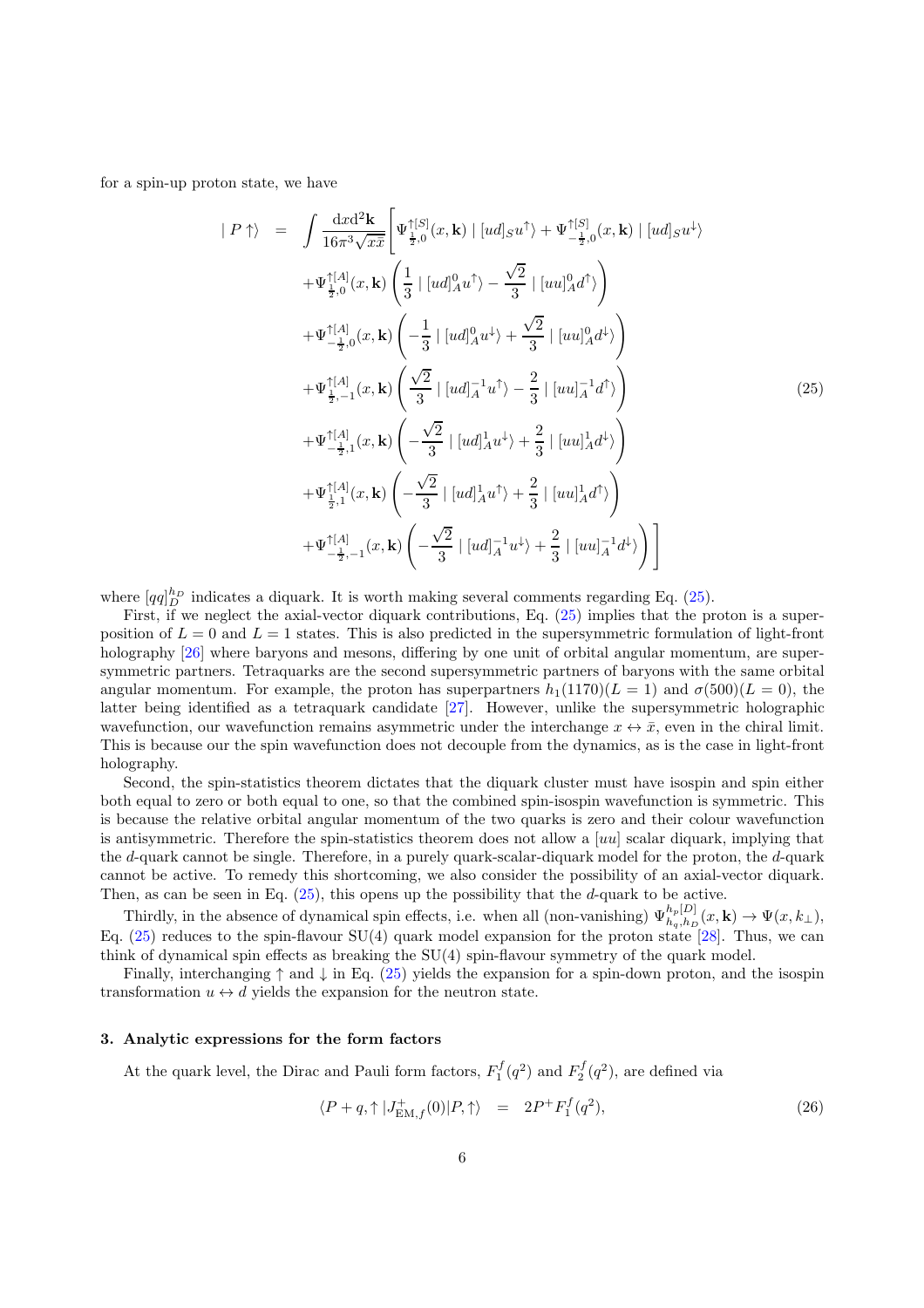$$
\langle P+q, \uparrow |J_{\text{EM},f}^{+}(0)|P,\downarrow\rangle = -(q^1 - iq^2)\frac{P^+}{M_N}F_2^f(q^2),\tag{27}
$$

where

$$
J_{\text{EM},f}^{\mu} = \bar{\psi}_f \gamma^{\mu} \psi_f \tag{28}
$$

is the EM vector quark current with flavour  $f = [u, d]$ . On the other hand, the axial form factor,  $G_A^f(q^2)$ , parametrizes the nucleon matrix elements of the axial EW current:

$$
\langle P+q, \uparrow |J_{\text{EW},f}^+(0)|P,\uparrow\rangle \quad = \quad 2P^+G_A^f(q^2)\,,\tag{29}
$$

where

$$
J_{\text{EW},f}^{\mu} = \bar{\psi}_f \gamma^{\mu} \gamma^5 \psi_f \tag{30}
$$

To evaluate the left-hand-sides of Eqs. [\(26\)](#page-5-0), (27) and (29), we expand the nucleon state using Eq. [\(25\)](#page-5-0). As we mentioned above, we compute the form factors in the impulse approximation where the single quark in Eq.  $(25)$  is the active quark coupling to the photon (or Z) while the diquark cluster is spectator.

The scalar diquark contributions to the EM form factors then read

$$
F_1^{S(u)}(Q^2) = \int \mathrm{d}x \frac{\mathrm{d}^2 \mathbf{k}}{16\pi^3} \left[ \psi_{\frac{1}{2},0}^{S\uparrow \dagger}(x,\mathbf{k}') \psi_{\frac{1}{2},0}^{S\uparrow}(x,\mathbf{k}) + \psi_{-\frac{1}{2},0}^{S\uparrow \dagger}(x,\mathbf{k}') \psi_{-\frac{1}{2},0}^{S\uparrow}(x,\mathbf{k}) \right] \,, \tag{31}
$$

and

$$
F_2^{S(u)}(Q^2) = -\frac{2M_N}{q_\perp e^{-i\theta_{q_\perp}}} \int \mathrm{d}x \frac{\mathrm{d}^2 \mathbf{k}}{16\pi^3} \left[ \psi_{\frac{1}{2},0}^{S\uparrow}{}^{\dagger}(x,\mathbf{k}') \psi_{\frac{1}{2},0}^{S\downarrow}(x,\mathbf{k}) + \psi_{-\frac{1}{2},0}^{S\uparrow}{}^{\dagger}(x,\mathbf{k}') \psi_{-\frac{1}{2},0}^{S\downarrow}(x,\mathbf{k}) \right] \,, \tag{32}
$$

where  $\mathbf{k}' = \mathbf{k} - \bar{x}\mathbf{q}$ . Using our spin-improved holographic wavefunctions, Eq. [\(22\)](#page-4-0), we find

$$
F_1^{S(u)}(Q^2) \propto \int dx \left[ \left( M_N + \frac{m_u}{x} \right)^2 + \frac{(1-x)\kappa^2}{x} \left( 1 - \frac{(1-x)q_{\perp}^2}{4\kappa^2 x} \right) \right] \times \exp \left( -\frac{(1-x)q_{\perp}^2}{4\kappa^2 x} \right) \exp \left( -\frac{xM_{ud}^2 + (1-x)m_u^2}{\kappa^2 x (1-x)} \right), \tag{33}
$$

and

$$
F_2^{S(u)}(Q^2) \propto \int dx \left[ \left( M_N + \frac{m_u}{x} \right) \frac{\bar{x}}{x} \right] \exp\left( -\frac{\bar{x}q_\perp^2}{4\kappa^2 x} \right) \exp\left( -\frac{xM_{ud}^2 + \bar{x}m_u^2}{\kappa^2 x \bar{x}} \right) \,. \tag{34}
$$

We next proceed with the axial-vector diquark contributions to the EM form factors:

$$
F_1^{A(u)}(Q^2) = \int dx \frac{d^2 \mathbf{k}}{16\pi^3} \left[ \frac{1}{9} \left( \psi_{\frac{1}{2},0}^{A\uparrow}{}^{\dagger}(x,\mathbf{k}') \psi_{\frac{1}{2},0}^{A\uparrow}(x,\mathbf{k}) + \psi_{-\frac{1}{2},0}^{A\uparrow}{}^{\dagger}(x,\mathbf{k}') \psi_{-\frac{1}{2},0}^{A\uparrow}(x,\mathbf{k}) \right) \right. \\
\left. + \frac{2}{9} \left( \psi_{\frac{1}{2},1}^{A\uparrow}{}^{\dagger}(x,\mathbf{k}') \psi_{\frac{1}{2},1}^{A\uparrow}(x,\mathbf{k}) + \psi_{-\frac{1}{2},1}^{A\uparrow}{}^{\dagger}(x,\mathbf{k}') \psi_{-\frac{1}{2},1}^{A\uparrow}(x,\mathbf{k}) \right) \right],
$$
\n(35)

$$
F_1^{A(d)}(Q^2) = \int dx \frac{d^2 \mathbf{k}}{16\pi^3} \left[ \frac{2}{9} \left( \psi_{\frac{1}{2},0}^{A\uparrow}(\mathbf{x}, \mathbf{k}') \psi_{\frac{1}{2},0}^{A\uparrow}(\mathbf{x}, \mathbf{k}) + \psi_{-\frac{1}{2},0}^{A\uparrow}(\mathbf{x}, \mathbf{k}') \psi_{-\frac{1}{2},0}^{A\uparrow}(\mathbf{x}, \mathbf{k}) \right) \right. \\
\left. + \frac{4}{9} \left( \psi_{\frac{1}{2},1}^{A\uparrow}(\mathbf{x}, \mathbf{k}') \psi_{\frac{1}{2},1}^{A\uparrow}(\mathbf{x}, \mathbf{k}) + \psi_{-\frac{1}{2},1}^{A\uparrow}(\mathbf{x}, \mathbf{k}') \psi_{-\frac{1}{2},1}^{A\uparrow}(\mathbf{x}, \mathbf{k}) \right) \right],
$$
\n(36)

and

$$
F_2^{A(u)}(Q^2) = -\frac{2M_N}{q^1 - iq^2} \int \mathrm{d}x \, \frac{\mathrm{d}^2 \mathbf{k}}{16\pi^3} \, \frac{1}{9} \Big[ \psi_{\frac{1}{2},0}^{A\uparrow \dagger}(x,\mathbf{k}') \psi_{\frac{1}{2},0}^{A\downarrow}(x,\mathbf{k}) + \psi_{-\frac{1}{2},0}^{A\uparrow \dagger}(x,\mathbf{k}') \psi_{-\frac{1}{2},0}^{A\downarrow}(x,\mathbf{k}) \Big] \,,\tag{37}
$$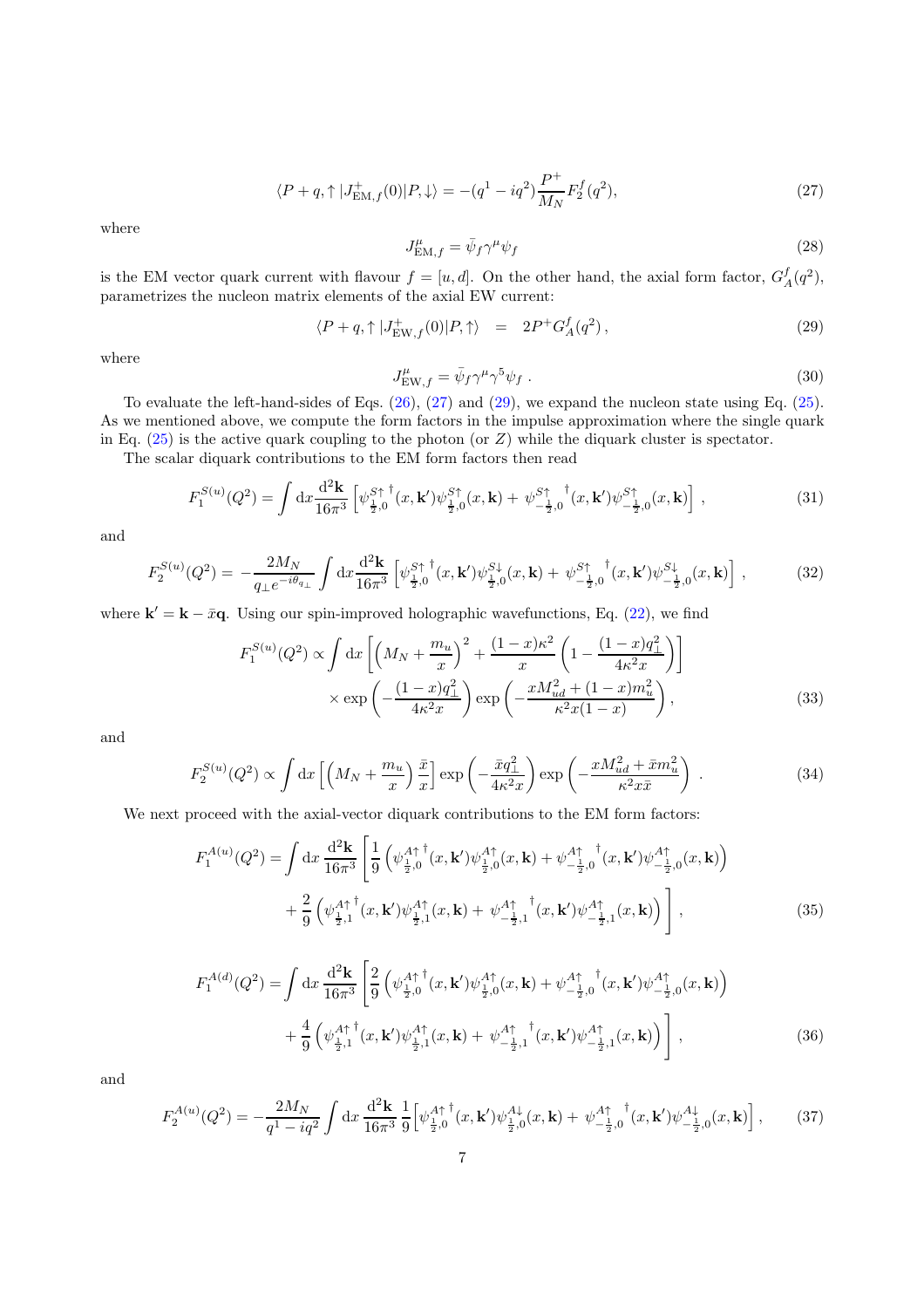$$
F_2^{A(d)}(Q^2) = -\frac{2M_N}{q^1 - iq^2} \int \mathrm{d}x \, \frac{\mathrm{d}^2 \mathbf{k}}{16\pi^3} \frac{2}{9} \Big[ \psi_{\frac{1}{2},0}^{A\uparrow \dagger}(x,\mathbf{k}') \psi_{\frac{1}{2},0}^{A\downarrow}(x,\mathbf{k}) + \psi_{-\frac{1}{2},0}^{A\uparrow \dagger}{}^{\dagger}(x,\mathbf{k}') \psi_{-\frac{1}{2},0}^{A\downarrow}(x,\mathbf{k}) \Big]. \tag{38}
$$

Using our spin-improved wavefunctions, namely Eqs. [\(24\)](#page-4-0) and [\(23\)](#page-4-0), we find that

$$
F_1^{A(u)}(Q^2) \propto \int dx \left[ \frac{1}{9} \left\{ \left( \frac{M_N m_u}{M_{ud}} \frac{\bar{x}}{x} + \frac{M_{ud}}{\bar{x}} \right)^2 + \kappa^2 x \bar{x} \left( \frac{M_N \bar{x}}{M_{ud} x} \right)^2 \left( 1 - \frac{q_\perp^2 \bar{x}}{4\kappa^2 x} \right) \right\} \right] + \frac{2}{9} \left\{ \left( M_N + \frac{m_u}{x} \right)^2 + \kappa^2 \frac{\bar{x}}{x} \left( 1 - \frac{q_\perp^2 \bar{x}}{4\kappa^2 x} \right) \right\} \right] \exp\left( -\frac{\bar{x} q_\perp^2}{4\kappa^2 x} \right) \exp\left( -\frac{x M_{ud}^2 + \bar{x} m_u^2}{\kappa^2 x \bar{x}} \right) , \quad (39)
$$

$$
F_1^{A(d)}(Q^2) \propto \int dx \left[ \frac{2}{9} \left\{ \left( \frac{M_N m_u}{M_{uu}} \frac{\bar{x}}{x} + \frac{M_{uu}}{\bar{x}} \right)^2 + \kappa^2 x \bar{x} \left( \frac{M_N \bar{x}}{M_{uu} x} \right)^2 \left( 1 - \frac{q_\perp^2 \bar{x}}{4\kappa^2 x} \right) \right\} + \frac{4}{9} \left\{ \left( M_N + \frac{m_u}{x} \right)^2 + \kappa^2 \frac{\bar{x}}{x} \left( 1 - \frac{q_\perp^2 \bar{x}}{4\kappa^2 x} \right) \right\} \right] \exp\left( -\frac{\bar{x}q_\perp^2}{4\kappa^2 x} \right) \exp\left( -\frac{xM_{uu}^2 + \bar{x}m_u^2}{\kappa^2 x \bar{x}} \right) , \quad (40)
$$

and

$$
F_2^{A(u)}(Q^2) \propto \int \mathrm{d}x \, \frac{1}{9} \frac{\bar{x}^2}{x} \left( \frac{M_N m_u}{M_{ud}} \frac{\bar{x}}{x} + \frac{M_{ud}}{1-x} \right) \frac{M_N}{M_{ud}} \exp\left(-\frac{\bar{x}q_\perp^2}{4\kappa^2 x}\right) \exp\left(-\frac{xM_{ud}^2 + \bar{x}m_u^2}{\kappa^2 x \bar{x}}\right) ,\tag{41}
$$

$$
F_2^{A(d)}(Q^2) \propto \int \mathrm{d}x \, \frac{2}{9} \, \frac{\bar{x}^2}{x} \left( \frac{M_N m_d \, \bar{x}}{M_{uu}} + \frac{M_{uu}}{\bar{x}} \right) \frac{M_N}{M_{uu}} \, \exp\left(-\frac{\bar{x}q_\perp^2}{4\kappa^2 x}\right) \exp\left(-\frac{xM_{uu}^2 + \bar{x}m_d^2}{\kappa^2 x \bar{x}}\right) \,. \tag{42}
$$

Finally, we find the scalar and axial-vector diquark contributions to the axial form factor:

$$
G_A^{S(u)}(Q^2) = \int \mathrm{d}x \, \frac{\mathrm{d}^2 \mathbf{k}}{16\pi^3} \left[ \psi_{\frac{1}{2},0}^{S\uparrow \dagger}(x,\mathbf{k}') \psi_{\frac{1}{2},0}^{S\uparrow}(x,\mathbf{k}) - \psi_{-\frac{1}{2},0}^{S\uparrow \dagger}(x,\mathbf{k}') \psi_{-\frac{1}{2},0}^{S\uparrow}(x,\mathbf{k}) \right] \,, \tag{43}
$$

$$
G_A^{A(u)}(Q^2) = \int dx \frac{d^2 \mathbf{k}}{16\pi^3} \left[ \frac{1}{9} \left( \psi_{\frac{1}{2},0}^{A\uparrow}(\mathbf{x}, \mathbf{k}') \psi_{\frac{1}{2},0}^{A\uparrow}(\mathbf{x}, \mathbf{k}) - \psi_{-\frac{1}{2},0}^{A\uparrow}(\mathbf{x}, \mathbf{k}') \psi_{-\frac{1}{2},0}^{A\uparrow}(\mathbf{x}, \mathbf{k}) \right) \right. \\
\left. + \frac{2}{9} \left( \psi_{\frac{1}{2},1}^{A\uparrow}(\mathbf{x}, \mathbf{k}') \psi_{\frac{1}{2},1}^{A\uparrow}(\mathbf{x}, \mathbf{k}) - \psi_{-\frac{1}{2},1}^{A\uparrow}(\mathbf{x}, \mathbf{k}') \psi_{-\frac{1}{2},1}^{A\uparrow}(\mathbf{x}, \mathbf{k}) \right) \right],
$$
\n(44)

and

$$
G_A^{A(d)}(Q^2) = \int dx \frac{d^2 \mathbf{k}}{16\pi^3} \left[ \frac{2}{9} \left( \psi_{\frac{1}{2},0}^{A\uparrow}(\mathbf{x}, \mathbf{k}') \psi_{\frac{1}{2},0}^{A\uparrow}(\mathbf{x}, \mathbf{k}) - \psi_{-\frac{1}{2},0}^{A\uparrow}(\mathbf{x}, \mathbf{k}') \psi_{-\frac{1}{2},0}^{A\uparrow}(\mathbf{x}, \mathbf{k}) \right) \right. \\
\left. + \frac{4}{9} \left( \psi_{\frac{1}{2},1}^{A\uparrow}(\mathbf{x}, \mathbf{k}') \psi_{\frac{1}{2},1}^{A\uparrow}(\mathbf{x}, \mathbf{k}) - \psi_{-\frac{1}{2},1}^{A\uparrow}(\mathbf{x}, \mathbf{k}') \psi_{-\frac{1}{2},1}^{A\uparrow}(\mathbf{x}, \mathbf{k}) \right) \right],
$$
\n(45)

Using our spin-improved wavefunctions, given by Eqs. [\(22\)](#page-4-0) and [\(23\)](#page-4-0), we find that

$$
G_A^{S(u)}(Q^2) \propto \int dx \left[ \left( M_N + \frac{m_u}{x} \right)^2 - \frac{(1-x)\kappa^2}{x} \left( 1 - \frac{(1-x)q_{\perp}^2}{4\kappa^2 x} \right) \right] \times \exp \left( -\frac{(1-x)q_{\perp}^2}{4\kappa^2 x} \right) \exp \left( -\frac{xM_{ud}^2 + (1-x)m_u^2}{\kappa^2 x (1-x)} \right), \tag{46}
$$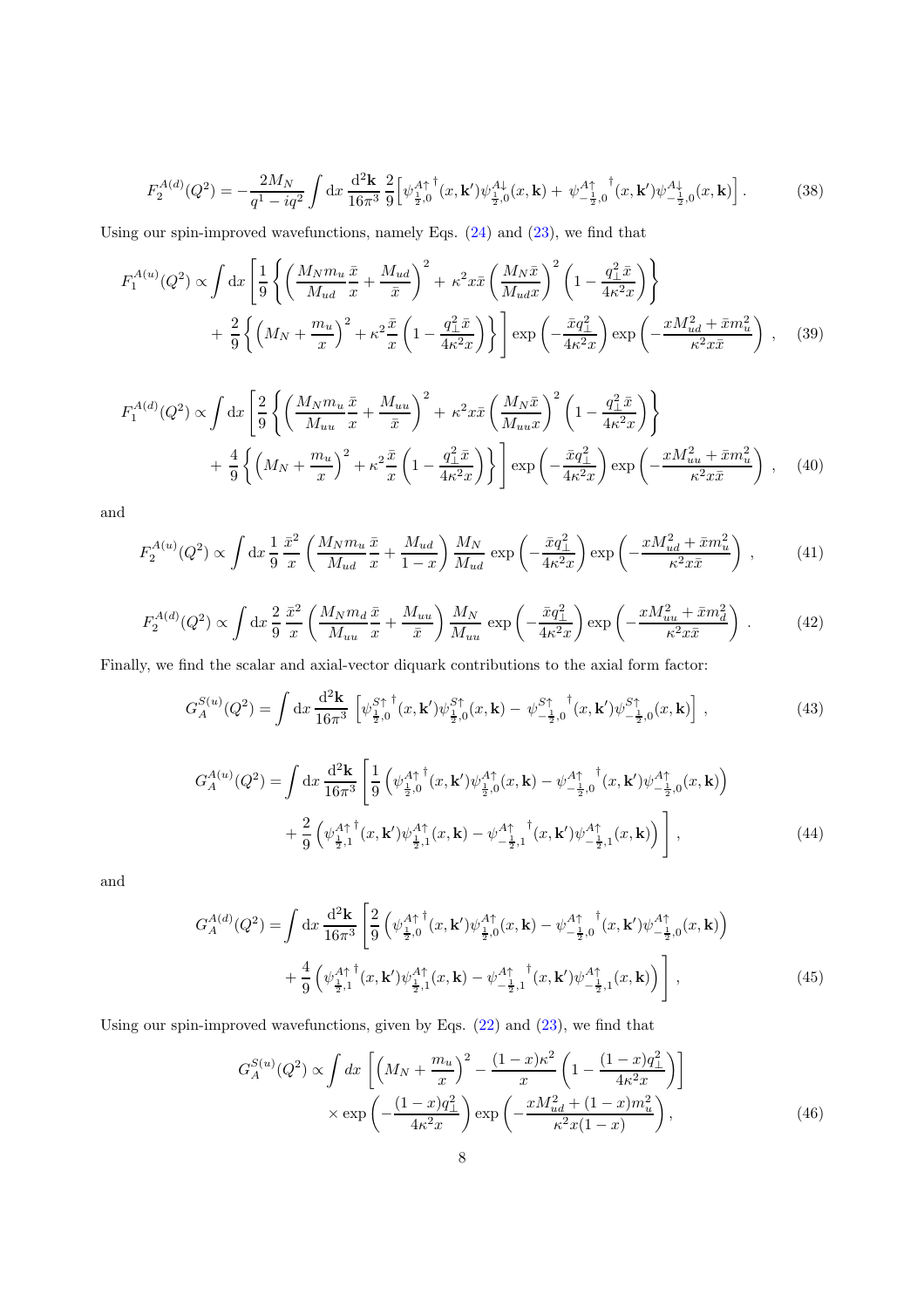<span id="page-8-0"></span>
$$
G_A^{A(u)}(Q^2) \propto \int dx \left[ \frac{1}{9} \left\{ \left( \frac{M_N m_u}{M_{ud}} \frac{\bar{x}}{x} + \frac{M_{ud}}{\bar{x}} \right)^2 - \kappa^2 x \bar{x} \left( \frac{M_N \bar{x}}{M_{ud} x} \right)^2 \left( 1 - \frac{q_\perp^2 \bar{x}}{4\kappa^2 x} \right) \right\} + \frac{2}{9} \left\{ - \left( M_N + \frac{m_u}{x} \right)^2 + \kappa^2 \frac{\bar{x}}{x} \left( 1 - \frac{q_\perp^2 \bar{x}}{4\kappa^2 x} \right) \right\} \right] \exp\left( -\frac{\bar{x} q_\perp^2}{4\kappa^2 x} \right) \exp\left( -\frac{x M_{ud}^2 + \bar{x} m_u^2}{\kappa^2 x \bar{x}} \right) , \quad (47)
$$

and

$$
G_A^{A(d)}(Q^2) \propto \int dx \left[ \frac{2}{9} \left\{ \left( \frac{M_N m_u}{M_{uu}} \frac{\bar{x}}{x} + \frac{M_{uu}}{\bar{x}} \right)^2 - \kappa^2 x \bar{x} \left( \frac{M_N \bar{x}}{M_{uu} x} \right)^2 \left( 1 - \frac{q_\perp^2 \bar{x}}{4\kappa^2 x} \right) \right\} + \frac{4}{9} \left\{ - \left( M_N + \frac{m_u}{x} \right)^2 + \kappa^2 \frac{\bar{x}}{x} \left( 1 - \frac{q_\perp^2 \bar{x}}{4\kappa^2 x} \right) \right\} \right] \exp\left( -\frac{\bar{x} q_\perp^2}{4\kappa^2 x} \right) \exp\left( -\frac{x M_{uu}^2 + \bar{x} m_u^2}{\kappa^2 x \bar{x}} \right) . \tag{48}
$$

We normalize the Dirac and Pauli EM form factors using the quark counting rules and the quark anomalous magnetic moments, i.e.,

$$
F_1^u(0) = n_u, \quad F_1^d(0) = n_d, \tag{49}
$$

$$
F_2^u(0) = \kappa_u, \quad F_2^d(0) = \kappa_d, \tag{50}
$$

where  $n_{u/d}$  is the number of  $u/d$  quarks in the nucleon. The quark anomalous magnetic moments,  $\kappa_{u/d}$ , depend implicitly on the nucleon:  $\kappa_{u/d}^{p/n} = 2\kappa_p + \kappa_n = 1.673$  and  $\kappa_{d/u}^{p/n} = \kappa_p + 2\kappa_n = -2.033$  are the anomalous magnetic moments of the u and d quarks respectively. Note that the normalization of the Dirac form factor allows us to fix the normalization of the wavefunctions according to the quark counting rules. We then use the same normalized wavefunctions to predict the axial form factor. Consequently, the normalization of the axial form factor  $G_A^f(0)$ , i.e. the axial charge comes out as a prediction.



Figure 1: Adjusting the quark and diquark masses to fit the data on the Pauli-to Dirac form factors ratio. The resulting masses are:  $M_{uu} = 0.63 \pm 0.03$  GeV and  $M_{ud} = 0.80 \pm 0.04$  GeV with  $m_u = m_d = 0.40 \pm 0.02$  GeV. The experimental data are taken from the Refs. [\[29–33\]](#page-13-0).

#### 4. Comparing to data

To compare to experimental data, we compute the nucleon form factors using

$$
F_{1,2}(Q^2) = e_u F_{1,2}^u(Q^2) + e_d F_{1,2}^d(Q^2), \qquad (51)
$$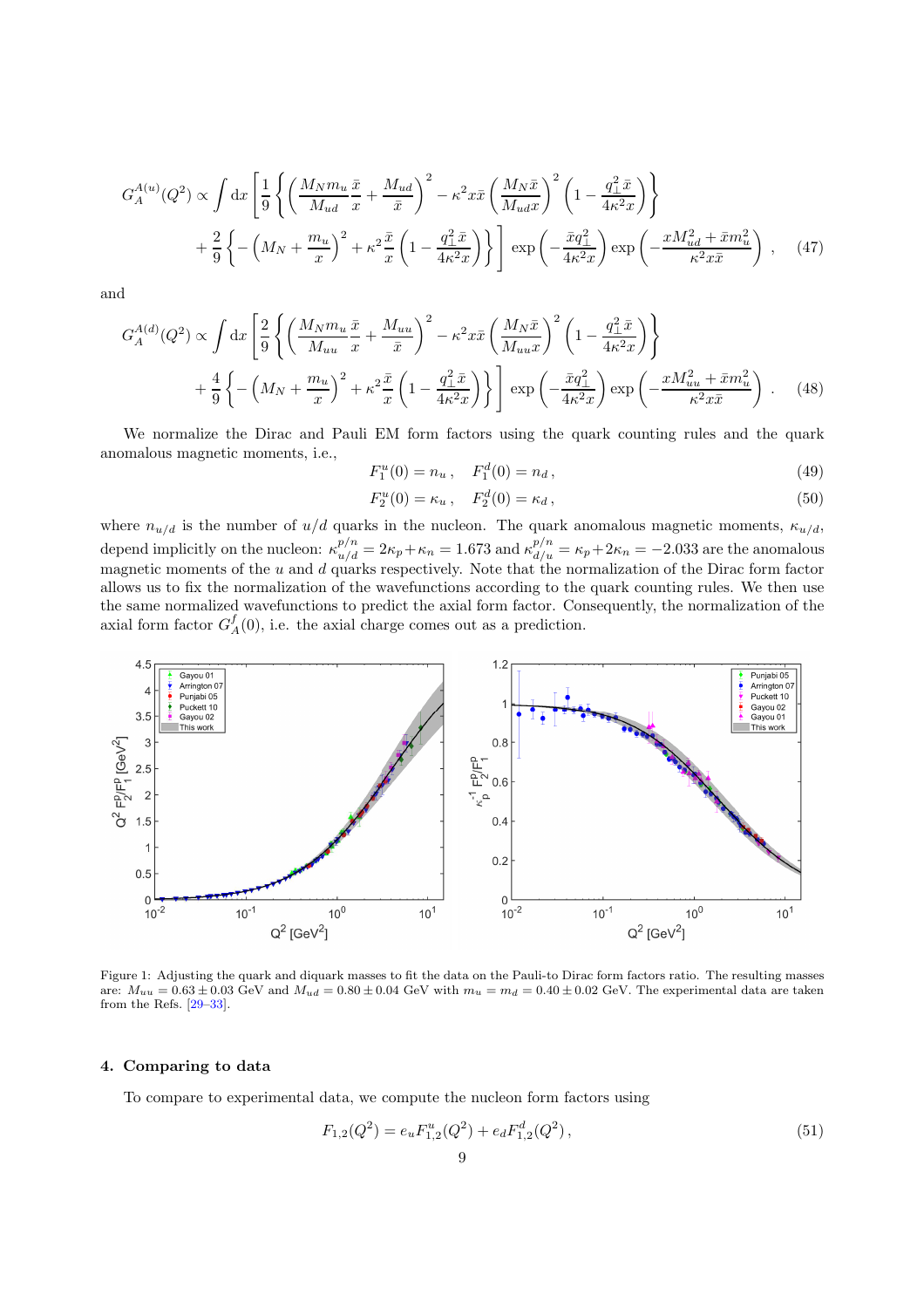<span id="page-9-0"></span>

Figure 2: Our predictions for the Sachs Form Factors of the proton. The grey band corresponds to the uncertainty in the holographic mass scale as well as the quark and diquark masses. The experimental data are from Refs. [\[29–31](#page-13-0), [35–37\]](#page-13-0) for  $G_E^p(Q^2)$  and Refs. [\[31,](#page-13-0) [38](#page-13-0)] for  $G_M^p(Q^2)$ .



Figure 3: Our predictions for the Sachs Form Factors of the neutron. The grey band corresponds to the uncertainty in the holographic mass scale as well as the quark and diquark masses. The experimental data are from Refs. [\[29–31](#page-13-0), [35–37\]](#page-13-0) for  $G_E^n(Q^2)$ , and Refs. [\[39–43\]](#page-13-0) for  $G_M^n(Q^2)$ .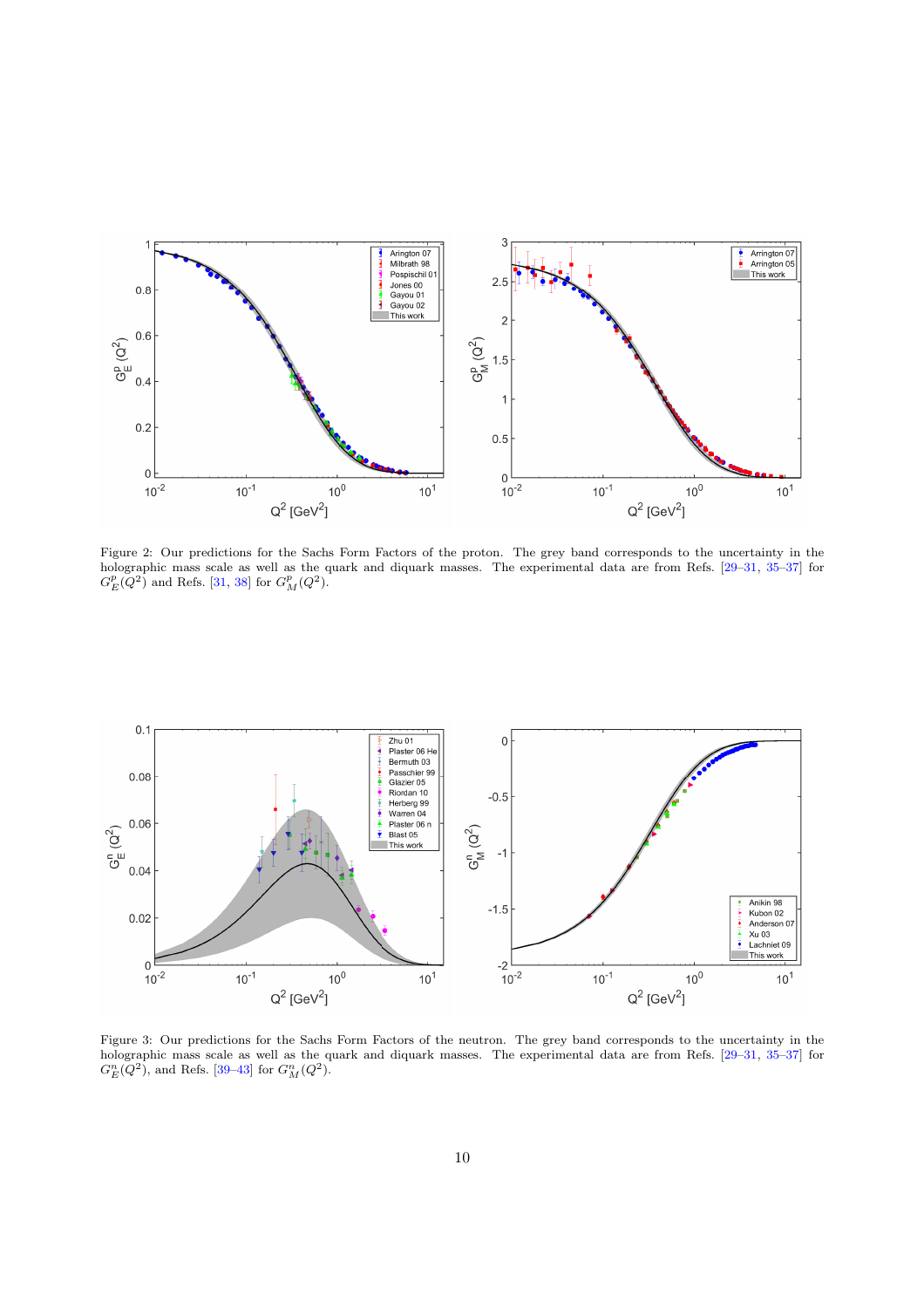<span id="page-10-0"></span>

Figure 4: Ratio of Sachs form factors. Upper panel: for proton; lower panel: for neutron. The grey band corresponds to the uncertainty in the holographic mass scale as well as the quark and diquark masses. The experimental data for  $R_p$  are taken from the Refs.  $[29-34]$ , while the data for  $R_n$  are taken from the Refs.  $[44-52]$ .



Figure 5: Our prediction for the proton axial form factor. The grey band corresponds to the uncertainty in the holographic mass scale as well as the quark and diquark masses. The data are from Refs. [\[63\]](#page-13-0) (experimental data) and [\[64](#page-13-0)] (reduced data). The parametric form of the dipole fit can be found in Ref. [\[63](#page-13-0)].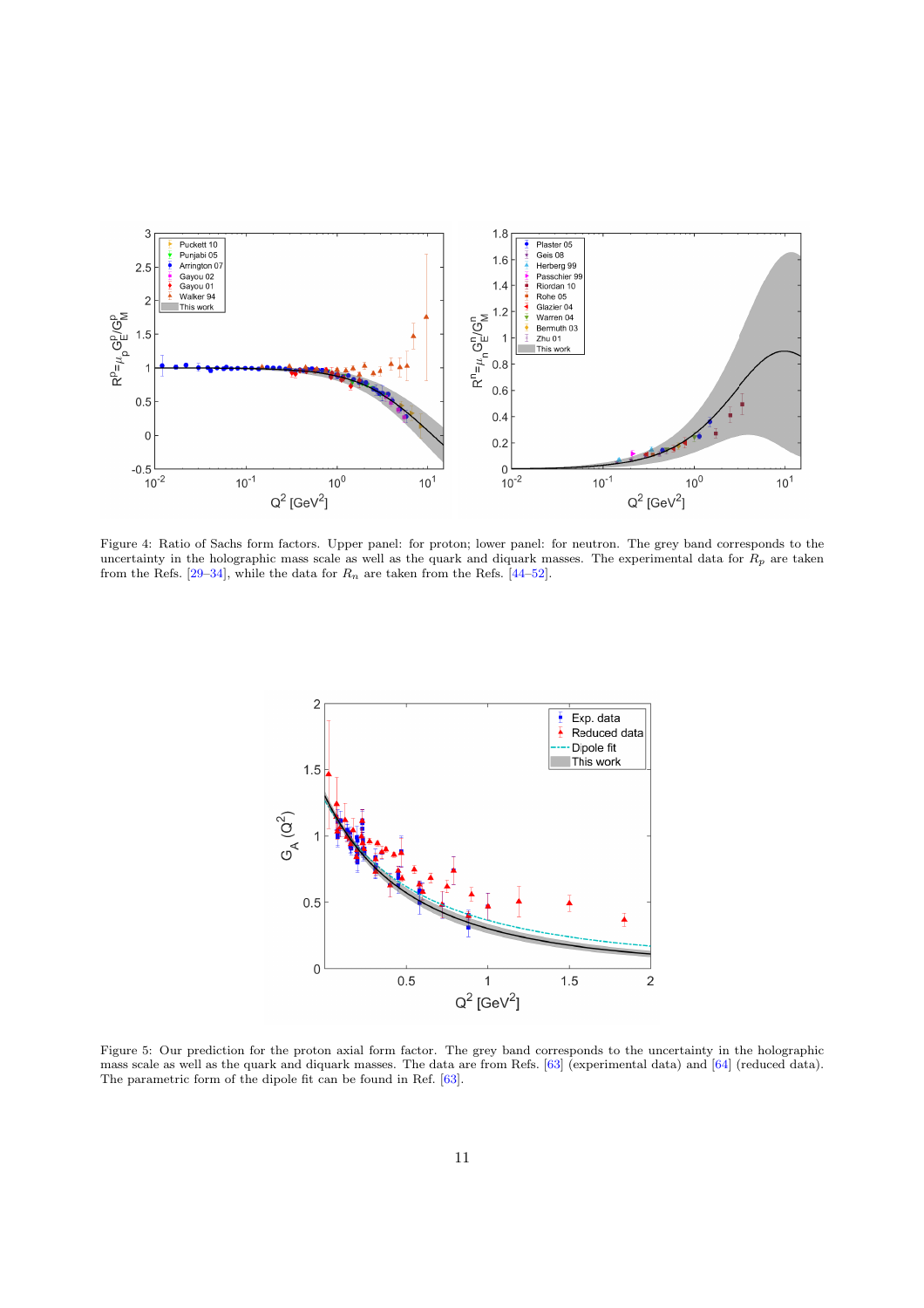where  $e_u$  and  $e_d$  are the electric charge of u and d quarks. Note the resulting nucleon form factors satisfy  $F_1(0)^p = 1$ ,  $F_1(0)^n = 0$ ,  $F_2^p(0) = \kappa_p$  and  $F_2^n(0) = \kappa_n$  as expected. Similarly, the proton's axial form factor is given by

$$
G_A^p(Q^2) = G_A^u - G_A^d \t\t(52)
$$

Notice that if  $M_{uu} = M_{ud}$ , the axial-vector diquark contributions to the proton form factor cancel out, as found in Ref. [\[28\]](#page-13-0). Here, we consider the possibility that  $M_{uu} \neq M_{ud}$ . We choose to adjust the quark and diquark masses in order to fit the  $F_2^p(Q^2)/F_1^p(Q^2)$  data because this ratio requires the complete set of flavour form factors. We find that  $M_{uu} = 0.63 \pm 0.03$  GeV and  $M_{ud} = 0.80 \pm 0.04$  GeV with  $m_u = m_d = 0.40 \pm 0.02$ GeV to fit as shown in Fig. [1.](#page-8-0) Recall that we use the universal AdS/QCD mass scale  $\kappa = 0.523 \pm 0.024$ GeV extracted from spectroscopic data [\[26\]](#page-13-0). Having fixed the quark and diquark masses, all remaining predictions in this paper are generated without any further adjustment of parameters.

We start by predicting the electric and magnetic Sachs form factors using

$$
G_E^{p/n} = F_1^{p/n}(Q^2) - \frac{Q^2}{4M_N^2} F_2^{p/n}(Q^2) \,,\tag{53}
$$

and

$$
G_M^{p/n}(Q^2) = F_1^{p/n}(Q^2) + F_2^{p/n}(Q^2) \tag{54}
$$

Our predictions for the proton's Sachs form factors are shown in Fig. [2.](#page-9-0) As can be seen, the agreement with the data is excellent in the non-perturbative,  $Q^2 \leq 1 \text{ GeV}^2$  region, where the holographic wavefunction is expected to be accurate. The predictions are less impressive for the neutron's Sachs form factors. As shown in Fig. [3,](#page-9-0) the relatively large theory uncertainty reflects a near-exact cancellation between the active- $u$ and active d-quark contributions to  $G_E^n(Q^2)$ . This cancellation occurring at leading order (in  $\alpha_{em}$ ) implies that the neutron form factor may be sensitive to higher order contributions which we do not consider here. We also predict the ratio  $R_p = \mu_p G_E^p / G_M^p$  as shown in Fig. [4.](#page-10-0) Our predictions are in agreement with the polarization data [\[29–33\]](#page-13-0) but are not consistent with the data obtained using the Rosenbluth separation method [\[34\]](#page-13-0). This is expected since our model parameters are adjusted to fit the polarization data of the  $F_2^p(Q^2)/F_1^p(Q^2)$  only as shown in Fig. [1.](#page-8-0)

We predict the root-mean-square charge and magnetic radii of the nucleons using

$$
\langle r_E^2 \rangle = -6 \frac{\mathrm{d} G_E}{\mathrm{d} Q^2} \bigg|_{Q^2=0} ; \quad \langle r_M^2 \rangle = -\frac{6}{G_M} \frac{\mathrm{d} G_M}{\mathrm{d} Q^2} \bigg|_{Q^2=0} , \tag{55}
$$

respectively. As shown in Table 1, our predictions are in very good agreement with the experimentally measured values. This is consistent with the fact our predictions are most reliable in the non-perturbative, low  $Q^2$  regime. Note that the most recent measurements of the proton's charge radius based on the lamb shift in atomic hydrogen [\[53\]](#page-13-0), muonic hydrogen [\[54](#page-13-0)] and the high precision electron-proton scattering experiment at JLAB [\[55\]](#page-13-0) are all consistent with each other and smaller than the earlier CODATA extraction,  $\langle r_E \rangle_p =$ 0.8768(69) fm [\[56\]](#page-13-0). As shown in Table 1, our prediction for the charge radius of the proton is in agreement with the recent measurements. In fact, the agreement with data extends also to the magnetic radius of the proton as well as the electric and magnetic radius of the neutron.

| Radius                                    | Our prediction       | Experimental data                                                      |
|-------------------------------------------|----------------------|------------------------------------------------------------------------|
| $\langle r_E \rangle_p$ fm                | $0.833 \pm 0.010$    | $0.833 \pm 0.010$ [53]; $0.831 \pm 0.019$ [55]; $0.841 \pm 0.084$ [54] |
| $\langle r_M \rangle_p$ fm                | $0.7985 \pm 0.0313$  | $0.851 \pm 0.026$ [57]                                                 |
| $\langle r_F^2 \rangle_n$ fm <sup>2</sup> | $-0.0704 \pm 0.0434$ | $\overline{-0.1161 \pm 0.0022}$ [57]; $-0.110 \pm 0.008$ [58]          |
| $\langle r_M \rangle_n$ fm                | $0.8388 \pm 0.0288$  | $0.864^{+0.009}_{-0.008}$ [57]                                         |

Table 1: Our predictions for the electric and magnetic radii of the nucleons, compared to the experimental measurements [\[53](#page-13-0), [55,](#page-13-0) [57\]](#page-13-0).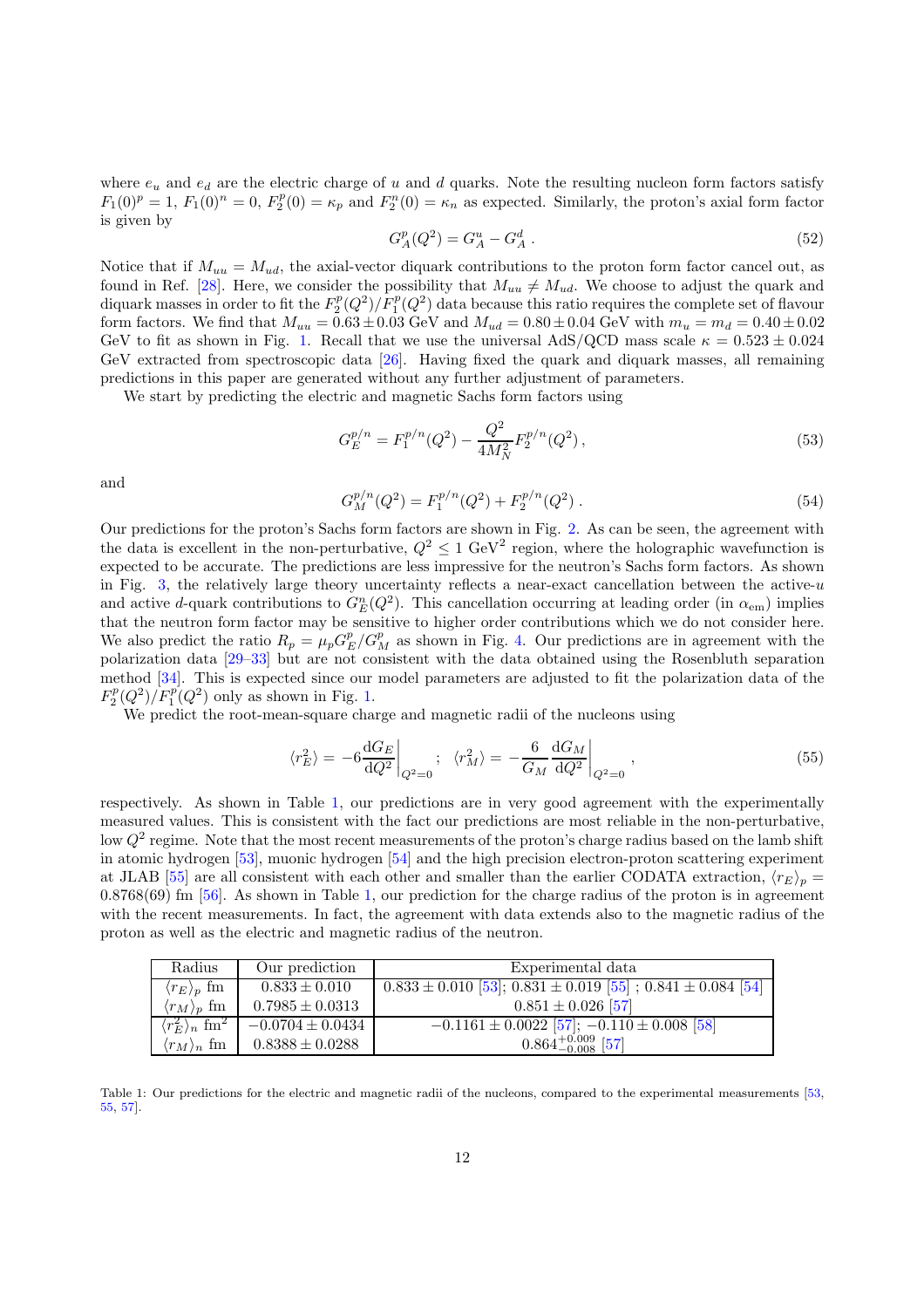<span id="page-12-0"></span>We finally predict the axial form factor and axial charge for the proton. We find  $g_A = G_A^p(0)$ 1.303  $\pm$  0.033, which is to be compared with the experimental value [\[57](#page-13-0)],  $g_A = 1.2695 \pm 0.0029$ , and the lattice prediction [\[59](#page-13-0)],  $g_A = 1.271 \pm 0.013$ , as well as a more recent lattice calculation with higher statistics [\[60](#page-13-0)],  $g_A = 1.218(25)(30)$ . The radius of the proton evaluated using the axial form factor is  $0.675 \pm 0.030$ fm, which is in better agreement with experimental value  $0.667 \pm 0.120$  fm [\[61](#page-13-0)] than the recent lattice result  $0.512 \pm 0.034$  fm [\[62](#page-13-0)]. The  $Q^2$ -dependence of the axial form factor for the proton is shown in Fig. [5.](#page-10-0) As for the EM form factors, we see that agreement is very good in the low  $Q^2 \leq 1 \text{ GeV}^2$  region.

## 5. Conclusions

We have constructed spin-improved holographic light-front wavefunctions for the nucleons and used them to predict their form factors and radii, with the quark and diquark masses as the only adjustable parameters. Having fixed these masses using the data on the proton's Pauli-to-Dirac form factor ratio, all our remaining predictions agree remarkably well with data at low  $Q^2$ , where the non-perturbative holographic wavefunction is expected to be accurate. Together with previous results  $[1-6]$  on light mesons, our findings suggest that the light (pseudoscalar and vector) mesons and the nucleons can be treated in a unified framework in which they share the same universal light-front holographic wavefunction.

## Acknowledgements

MA and RS are supported by individual Discovery Grants (SAPIN-2021-00038 and SAPIN-2020-00051) from the Natural Sciences and Engineering Research Council of Canada (NSERC). DC is supported by Science and Engineering Research Board (India) under the Grant No. CRG/2019/000895. CM is supported by new faculty start up funding by the Institute of Modern Physics, Chinese Academy of Sciences, Grant No. E129952YR0. CM also thanks the Chinese Academy of Sciences President's International Fellowship Initiative for the support via Grants No. 2021PM0023.

## References

- [1] J. R. Forshaw and R. Sandapen, Phys. Rev. Lett. 109, 081601 (2012) [\[arXiv:1203.6088](http://arxiv.org/abs/1203.6088) [hep-ph]].
- [2] M. Ahmady, R. Sandapen and N. Sharma, Phys. Rev. D 94, no.7, 074018 (2016) [\[arXiv:1605.07665](http://arxiv.org/abs/1605.07665) [hep-ph]].
- [3] M. Ahmady, F. Chishtie and R. Sandapen, Phys. Rev. D 95, no.7, 074008 (2017) [\[arXiv:1609.07024](http://arxiv.org/abs/1609.07024) [hep-ph]].
- [4] M. Ahmady, C. Mondal and R. Sandapen, Phys. Rev. D 100, no.5, 054005 (2019) [\[arXiv:1907.06561](http://arxiv.org/abs/1907.06561) [hep-ph]].<br>[5] S. Kaur, C. Mondal and H. Dahiya, JHEP 01, 136 (2021) [arXiv:2009.04288 [hep-ph]].
- [5] S. Kaur, C. Mondal and H. Dahiya, JHEP 01, 136 (2021) [\[arXiv:2009.04288](http://arxiv.org/abs/2009.04288) [hep-ph]].
- [6] M. Ahmady, S. Kaur, C. Mondal and R. Sandapen, Phys. Rev. D 102, no.3, 034021 (2020) [\[arXiv:2006.07675](http://arxiv.org/abs/2006.07675) [hep-ph]].
- [7] S. J. Brodsky, G. F. de Téramond and H. G. Dosch, Nuovo Cim. C 036, 265-273 (2013) [\[arXiv:1302.5399](http://arxiv.org/abs/1302.5399) [hep-ph]].
- [8] S. J. Brodsky and G. F. de Teramond, Phys. Rev. Lett. 96, 201601 (2006) [\[arXiv:hep-ph/0602252](http://arxiv.org/abs/hep-ph/0602252) [hep-ph]].
- [9] S. J. Brodsky, G. F. de Teramond, H. G. Dosch and J. Erlich, Phys. Rept. 584, 1-105 (2015) [\[arXiv:1407.8131](http://arxiv.org/abs/1407.8131) [hep-ph]].
- [10] S. J. Brodsky, G. F. De Téramond and H. G. Dosch, Phys. Lett. B 729, 3-8 (2014) [\[arXiv:1302.4105](http://arxiv.org/abs/1302.4105) [hep-th]].
- [11] S. D. Drell and T. M. Yan, Phys. Rev. Lett. 24, 181-185 (1970).
- [12] G. B. West, Phys. Rev. Lett. 24, 1206-1209 (1970).
- [13] S. J. Brodsky and G. F. de Teramond, Subnucl. Ser. 45, 139-183 (2009) [\[arXiv:0802.0514](http://arxiv.org/abs/0802.0514) [hep-ph]].
- [14] T. Maji and D. Chakrabarti, Phys. Rev. D 94, no.9, 094020 (2016) [\[arXiv:1608.07776](http://arxiv.org/abs/1608.07776) [hep-ph]].
- [15] T. Gutsche, V. E. Lyubovitskij, I. Schmidt and A. Vega, Phys. Rev. D 91, 054028 (2015) [\[arXiv:1411.1710](http://arxiv.org/abs/1411.1710) [hep-ph]].
- [16] C. Mondal and D. Chakrabarti, Eur. Phys. J. C **75**, no.6, 261 (2015) [\[arXiv:1501.05489](http://arxiv.org/abs/1501.05489) [hep-ph]].
- [17] S. J. Brodsky, D. S. Hwang, B. Q. Ma and I. Schmidt, Nucl. Phys. B 593, 311-335 (2001) [\[arXiv:hep-th/0003082](http://arxiv.org/abs/hep-th/0003082) [hep-th]].
- [18] J. R. Ellis, D. S. Hwang and A. Kotzinian, Phys. Rev. D 80, 074033 (2009) [\[arXiv:0808.1567](http://arxiv.org/abs/0808.1567) [hep-ph]].
- [19] D. Chakrabarti and C. Mondal, Eur. Phys. J. C 73, 2671 (2013) [\[arXiv:1307.7995](http://arxiv.org/abs/1307.7995) [hep-ph]].
- [20] R. S. Sufian, G. F. de Téramond, S. J. Brodsky, A. Deur and H. G. Dosch, Phys. Rev. D 95, no.1, 014011 (2017) [\[arXiv:1609.06688](http://arxiv.org/abs/1609.06688) [hep-ph]].
- [21] T. Gutsche, V. E. Lyubovitskij, I. Schmidt and A. Vega, Phys. Rev. D 86, 036007 (2012) [\[arXiv:1204.6612](http://arxiv.org/abs/1204.6612) [hep-ph]].
- [22] T. Gutsche, V. E. Lyubovitskij, I. Schmidt and A. Vega, Phys. Rev. D 89, no.5, 054033 (2014) [erratum: Phys. Rev. D 92, no.1, 019902 (2015)] [\[arXiv:1306.0366](http://arxiv.org/abs/1306.0366) [hep-ph]].
- [23] B. Kubis and U. G. Meissner, Nucl. Phys. A 679, 698-734 (2001) [\[arXiv:hep-ph/0007056](http://arxiv.org/abs/hep-ph/0007056) [hep-ph]].
- [24] J. R. Green, J. W. Negele, A. V. Pochinsky, S. N. Syritsyn, M. Engelhardt and S. Krieg, Phys. Rev. D 90, 074507 (2014) [\[arXiv:1404.4029](http://arxiv.org/abs/1404.4029) [hep-lat]].
- [25] G. P. Lepage and S. J. Brodsky, Phys. Rev. D 22, 2157 (1980).